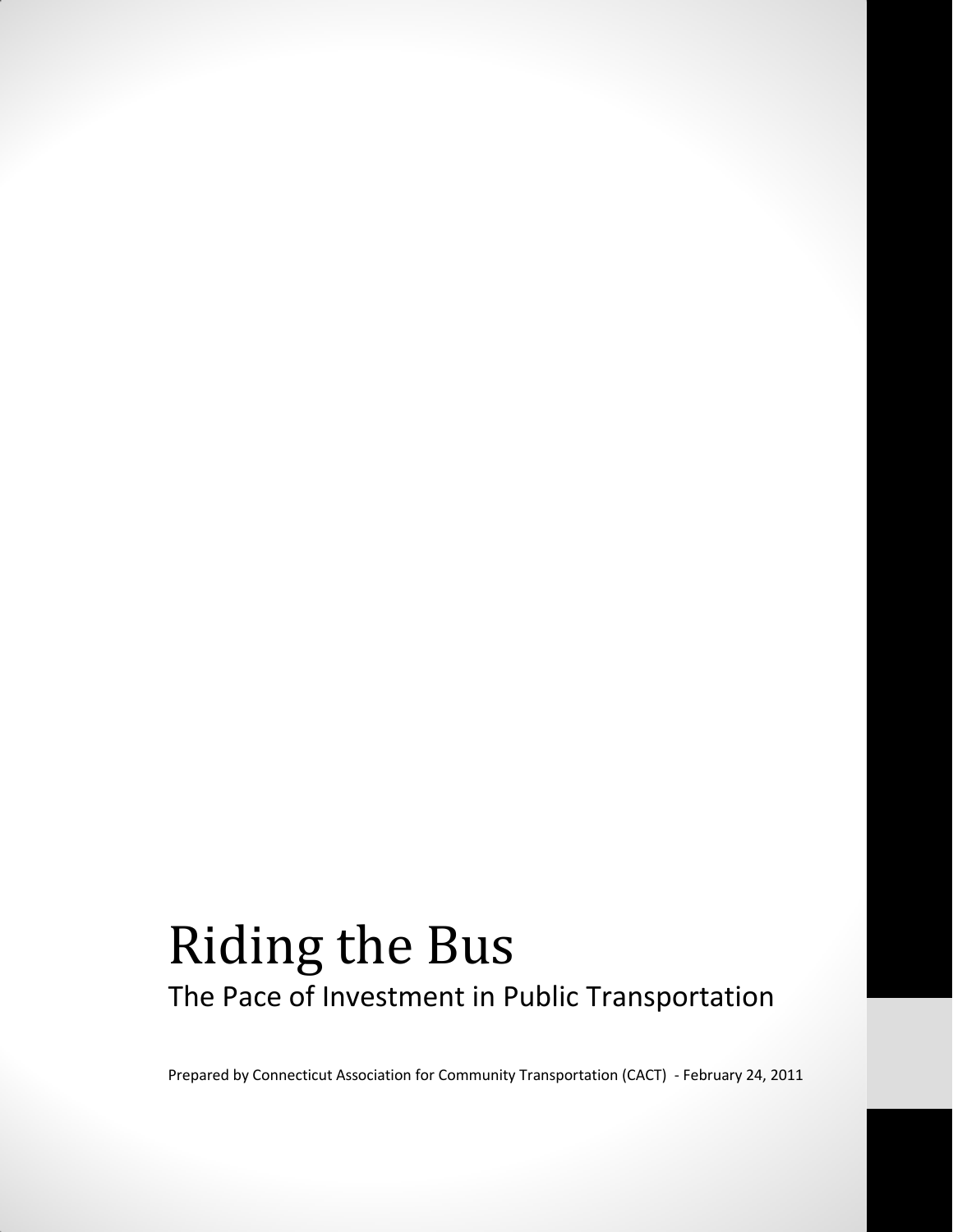# Riding the Bus

The Pace of Investment in Public Transportation

"We have an opportunity here, quite literally, to get Connecticut moving again. Right now, notorious highway congestion is a drag on our economy, environment, and quality of life. Building Connecticut starts from the ground up. Improving the services that make us go will bring opportunity to the state. Connecticut will make the investment as well, but we have to be aggressive about pursuing federal dollars."

**Governor Daniel Malloy Jan. 28, 2011**

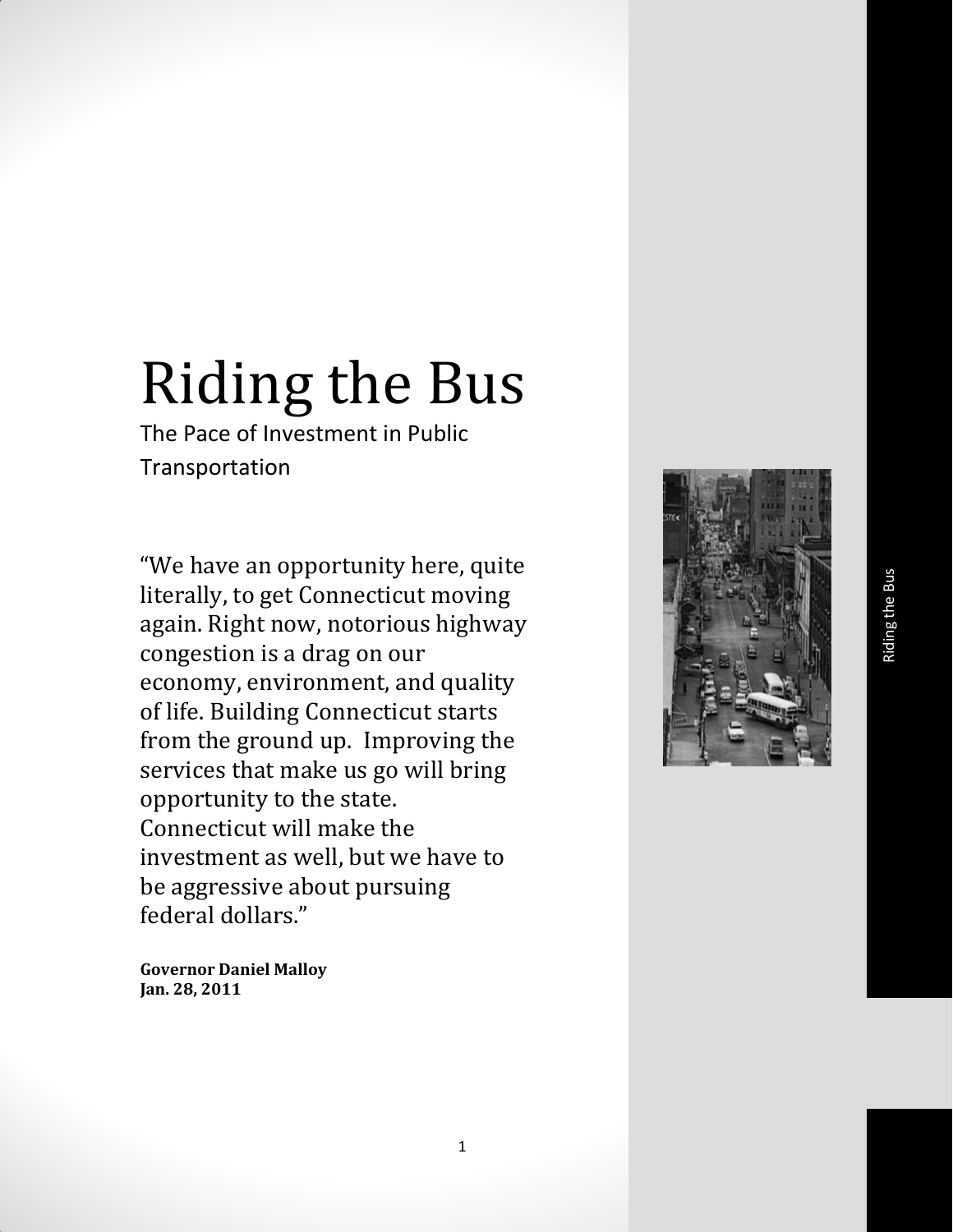Bus service in Connecticut is part of a multi-modal transportation system that provides residents and travelers with transportation that:

- is an affordable option for getting to work, college, shopping, entertainment, medical facilities, recreation, entertainment and other local and statewide services;
- supports transit oriented design models, a greener economy and walkable communities;
- reduces fuel consumption and the subsequent cost savings, congestion and the increasing gridlock on our highways, reduces the carbon footprint, and;
- saves the State of Connecticut approximately \$4000 (per senior) per month in potential nursing home costs for seniors who can't drive but want to stay in their homes.

The American Public Transportation Association (APTA) noted in August 2010 when gas was an average of \$2.72 per gallon, that riding public transportation saved \$9,381 annually along with an annual average of \$1,850 for parking. By riding public transportation a person can save \$782 per month. Prices at the gas pump continue to rise and there has been speculation that fuel will rise to \$5.00 per gallon according to comments made by former Shell Oil Company President John Hofmeister.

#### **Congestion, Fuel Consumption, and the Carbon Footprint in Connecticut**

The Texas Transportation Institute at Texas A&M has been studying traffic congestion for years and it comes as no surprise to anyone who travels in Connecticut that traffic worsens every year. The report's findings for the three largest urban areas in Connecticut are listed in the table below.

| <b>2010 Urban Mobility Report</b> |                       |                                |                        |
|-----------------------------------|-----------------------|--------------------------------|------------------------|
| Urban Area                        | <b>Hours of Delay</b> | <b>Excess Fuel</b><br>Consumed | <b>Congestion Cost</b> |
| Bridgeport-<br>Stamford           | 20,972,000            | 18,730,000                     | \$507,000,000          |
| Hartford                          | 14,129,000            | 11,731,000                     | \$264,000,000          |
| New Haven                         | 11,956,000            | 10,716,000                     | \$285,000,000          |
| <b>TOTAL</b>                      | 470,570,000           | 411,770,000                    | \$1,056,000,000        |

Excerpt from the Urban Mobility Report: *"The new data and analysis changes the way the mobility information can be presented and how the problems are evaluated. The changes for the 2010 report are summarized below. Hour-by-hour speeds collected from a variety of sources on every day of the year on most major roads are used in the 101 detailed study areas and the 338 other urban areas. For more information about INRIX, go t[o www.inrix.com.](http://www.inrix.com/) An improved speed estimation process was built from the new data for major roads without detailed speed data. The data for all 24 hours makes it possible to track congestion problems for the midday, overnight and weekend time periods."1*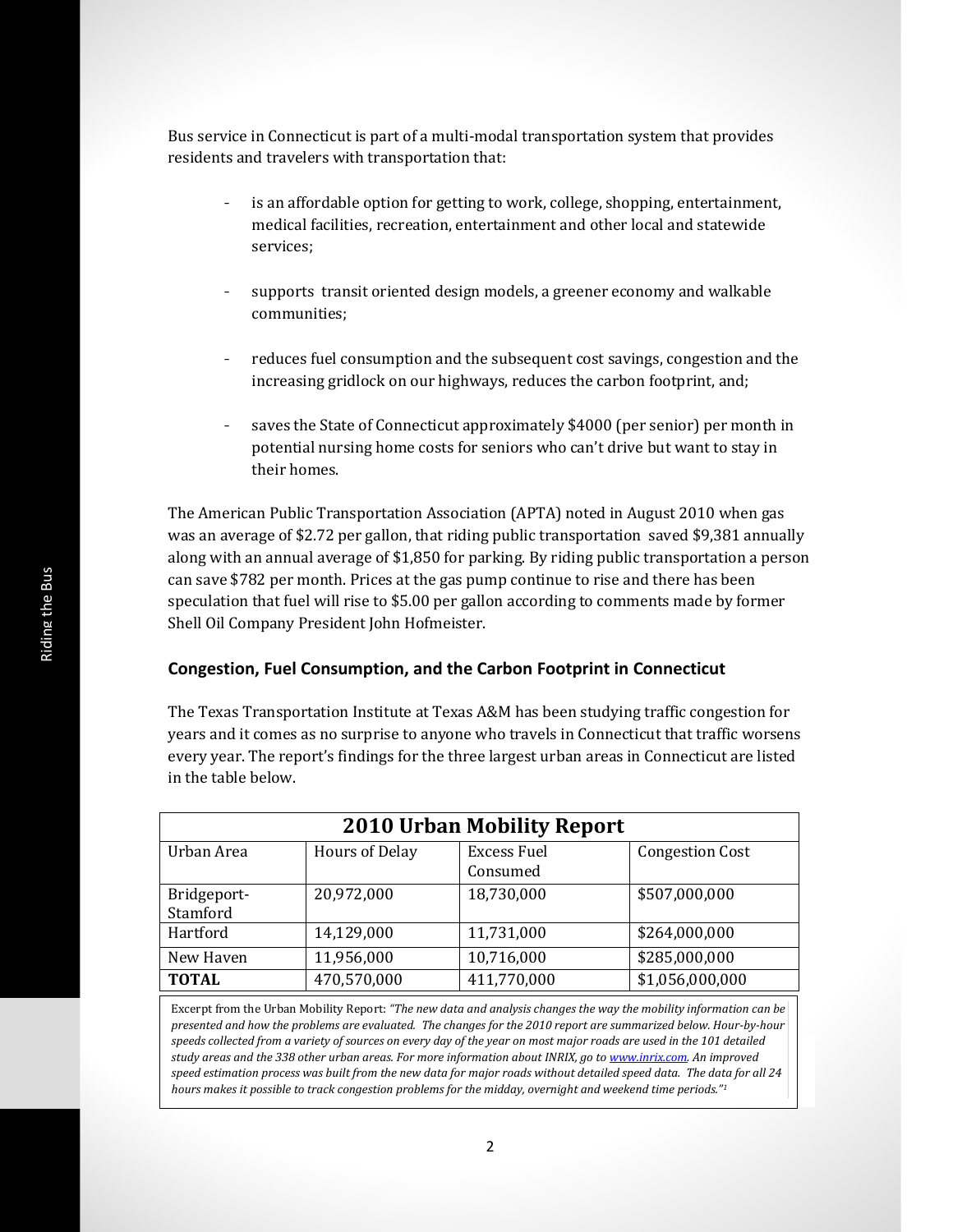The new Urban Mobility Data is significantly different from previously reported data because they utilized data from INRIX (a private sector provider), who collected data on an hourly basis from various sources. "We have a great deal more confidence in the numbers we now have for the chaotic years of 2007, 2008 & 2009," researcher Shawn Turner said. "Thanks to technology, we are using data that simply could not have been gathered a few years ago."<sup>2</sup>

When a transit rider selects a bus as their mode of transportation instead of driving for a 20 mile round trip commute to the workplace, this reduces 4800 pounds of CO2 emissions per year.

Despite the economic and environmental benefits of increased ridership on public transportation for state residents, the State's investment is insufficient to close the 1.8 million hour gap in the amount of bus service provided per year compared to the need identified in the 2007 Bus Transit Needs Analysis conducted by Urbitran Associates for Transit for Connecticut. The study recommended increasing the amount of bus service statewide by 81% to meet the needs of residents, employees, and employers.

To increase bus service statewide by 81%, Connecticut needs to invest an additional 63.6 million annually in operating expenses (assuming a farebox recovery of 20%) and make a total capital investment of \$215.4 million to purchase new equipment to operate new services and to purchase new and replacement equipment necessary to provide needed amenities and technology in the 21st Century.

The Connecticut General Assembly invested \$5 million in Buses for 21st Century Mobility (PA 08-155) for the operations of enhanced, expanded, and new bus services in FY 2009. The funds for the planned bus services were cut in the budget deficit mitigation legislation passed on November 24, 2008.

#### **FY 2010 Connecticut's Investment in Public Bus Transportation**

In FY 2010 Connecticut continues to have limited or no public bus transportation available to 70 Connecticut towns. Surveys show that 60% of transit trips are for getting to and from work, with school and shopping trips the second and third most common reasons. Additionally, nearly 60% of transit trips are "started when passengers reach their transit vehicle by walking to a station or street stop…and most transit riders walk to their destination after leaving a transit vehicle."( APTA).

Of the more than 3.5 million residents, 13.9% are 65 or older based on 2009 US census bureau statistics. (APTA) There will be a 64% increase between 2006 and 2030 of residents 65 and older, while the working residents will increase by only 5%. (CT Commission on Aging) This growing population means more seniors will be working past retirement and opting to age in place.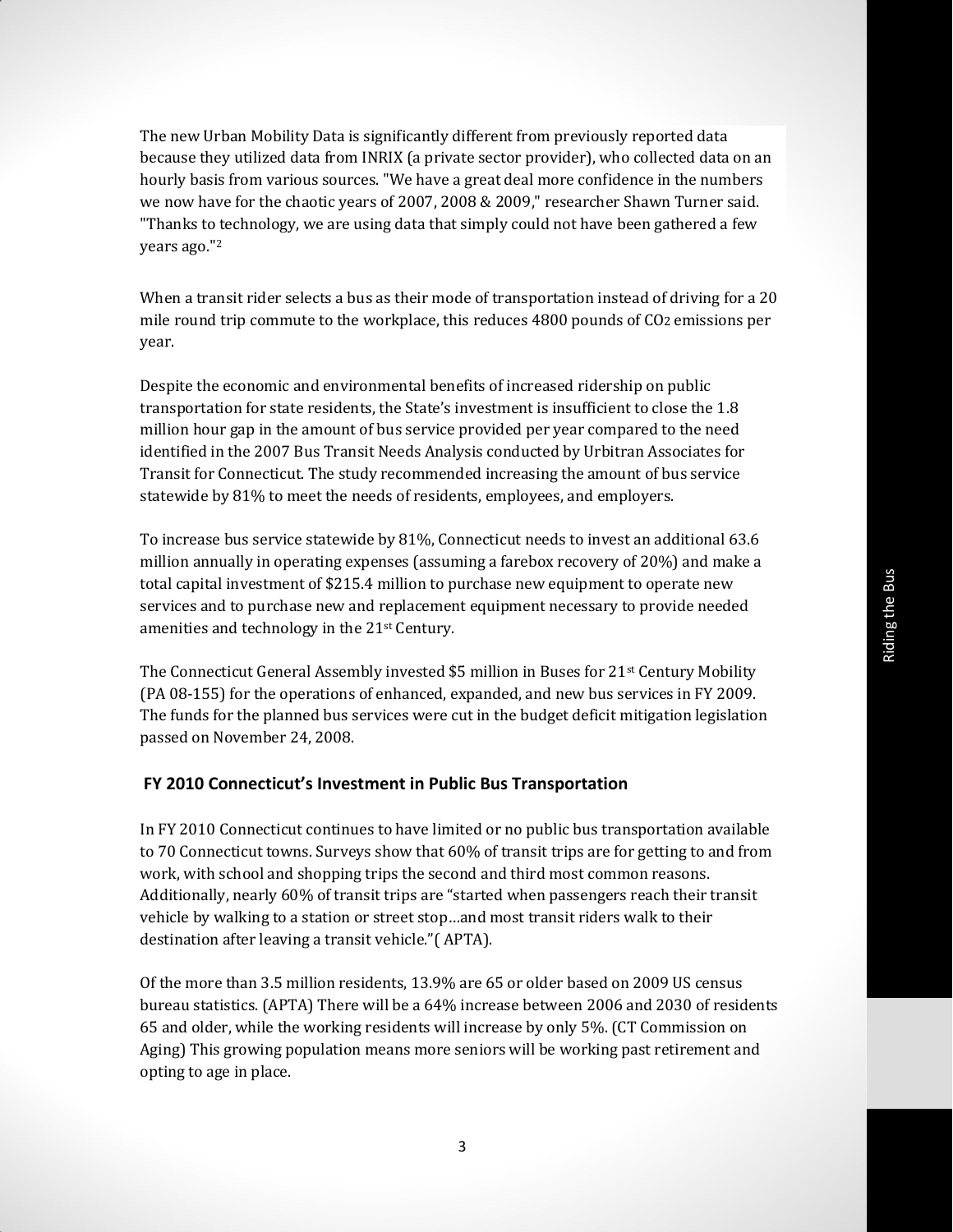

"Improving access to public transportation is the best way to lessen the pattern of isolation and provide seniors with transportation choices. Increased federal investment in public transportation can help communities meet the growing needs of our aging population for generations to come." --William W. Millar, President, American Public Transportation Association (APTA)

#### *Bus Operations in Connecticut*

The Bus Operations line item in the Department of Transportation (CDOT) budget funds the CDOT share of the operating deficit for urban fixed route services, demand-respond services (non-ADA), rural transit services, commuter express and shuttle bus services. In FY 2010, the public chose these bus services for 36,598,184 trips.

Urban Public Bus Services provided 35,533,502 trips in FY 2010. The cost for these rides:

- Operating deficit was \$105,097,990
- CDOT share was \$102,589,340
- Local funding was \$2,783,422
- There was no federal contribution

Rural Transit Services provided 362,287 trips in FY 2010. The cost for these rides:

- Operating deficit was \$3,179,702
- CDOT share was \$1,131,096
- Local funding was \$536,493
- Federal contribution was \$1,458,002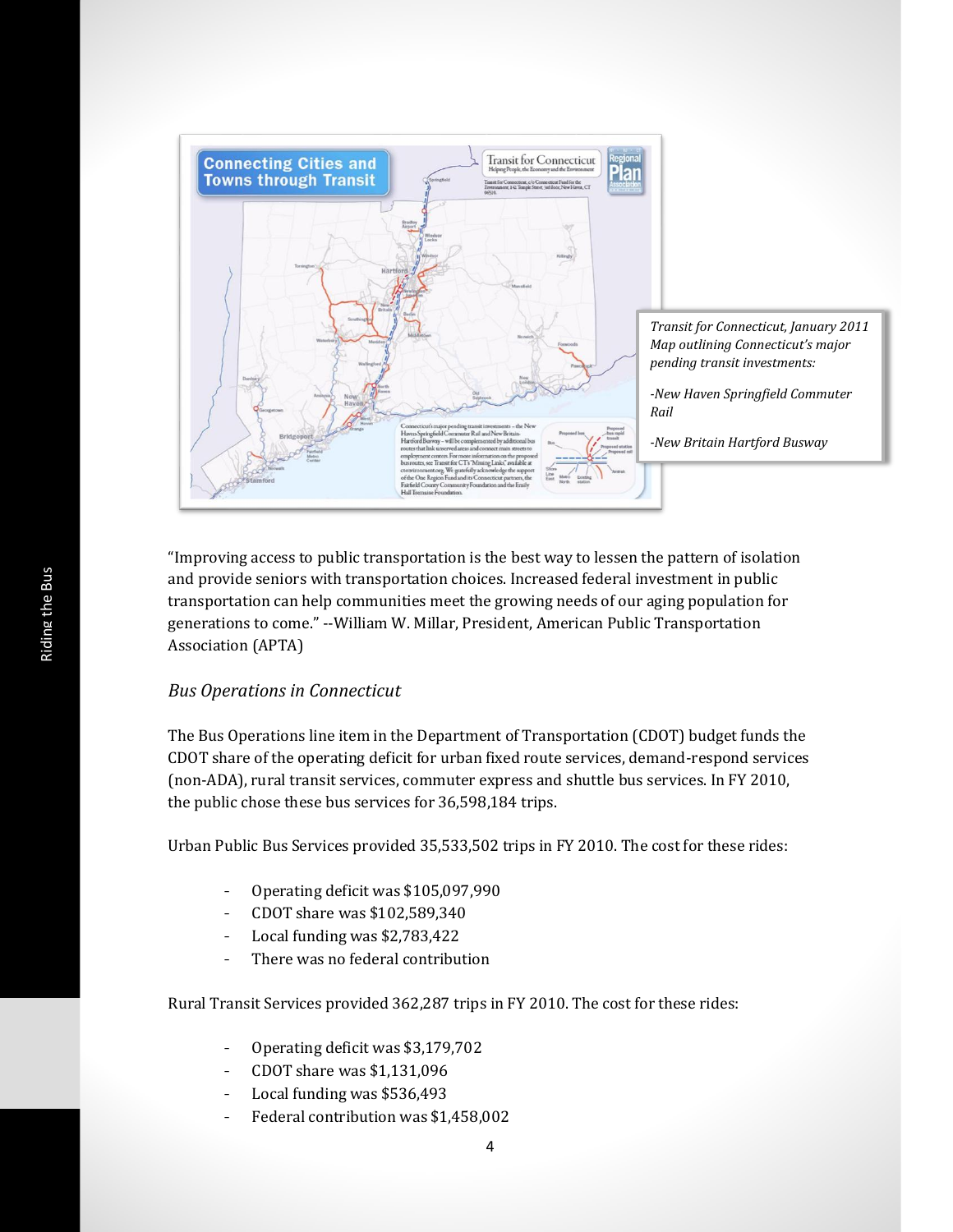#### *You Can't Work If You Can't Get There*

The Transportation Employment Independence Program (TEIP) of the Department of Social Services (DSS) provides funding for a variety of programs and services managed by the five regional job access partnerships in the state. The Connecticut Department of Transportation (CDOT) manages a portion of the Connecticut's Job Access Program. This bus service connects people to job centers. In FY 2010 funding was

- CDOT bus operations \$3,547,280
- FTA grants \$1,790,199
- DSS was \$3,321,613

Utilizing a variety of transit options, workers and job seekers were able to reach workplaces and daycare that was previously inaccessible due to limited service hours of pre-existing public transportation or geographical limitations. Reduction in funding for TEIP can affect the public by the loss of evening service, Sunday morning or evening services and weekend service which again impact jobs and the economy.

#### *State Matching Grants for Demand Responsive Transportation (CGS 13b-38bb)*

A 2007 Connecticut State Long-Term Care Needs Assessment Survey identified transportation as the number one gap cited by providers and the number one missing service identified by Connecticut residents.

In FY 2010, the state matching grant program to municipalities (CSG 13b-38bb. Fund allocation is based on state statues. 50% based on elderly population/50% on town square mileage) continued to provide expanded demand responsive transportation services for the elderly and people with disabilities in 136 Connecticut towns with a total of \$3,898,285 in grants. The state matching grants have allowed family members to keep their jobs with the knowledge that their loved ones are safely transported to their destinations. This has also provided access to needed medical care which keeps people healthier and living independently at a greater cost savings to the state. The transportation allows seniors and people with disabilities to shop and spend their money on goods and services, thereby helping the economy. And finally, this transportation provides a quality of life for seniors and people with disabilities which otherwise wouldn't be possible.

#### *ADA Para-Transit Program*

The ADA mandates para-transit services be available to qualified persons on a reservation basis, during the same hours of operation and serving the same geographical area (within ¾ of a mile) of a fixed bus route service. The Americans with Disabilities Act (ADA), a federal civil rights legislation prohibits discrimination and therefore Connecticut residents who have a disability that impairs their ability to use the accessible and affordable fixed route public bus service for their mobility needs rely on the para-transit services.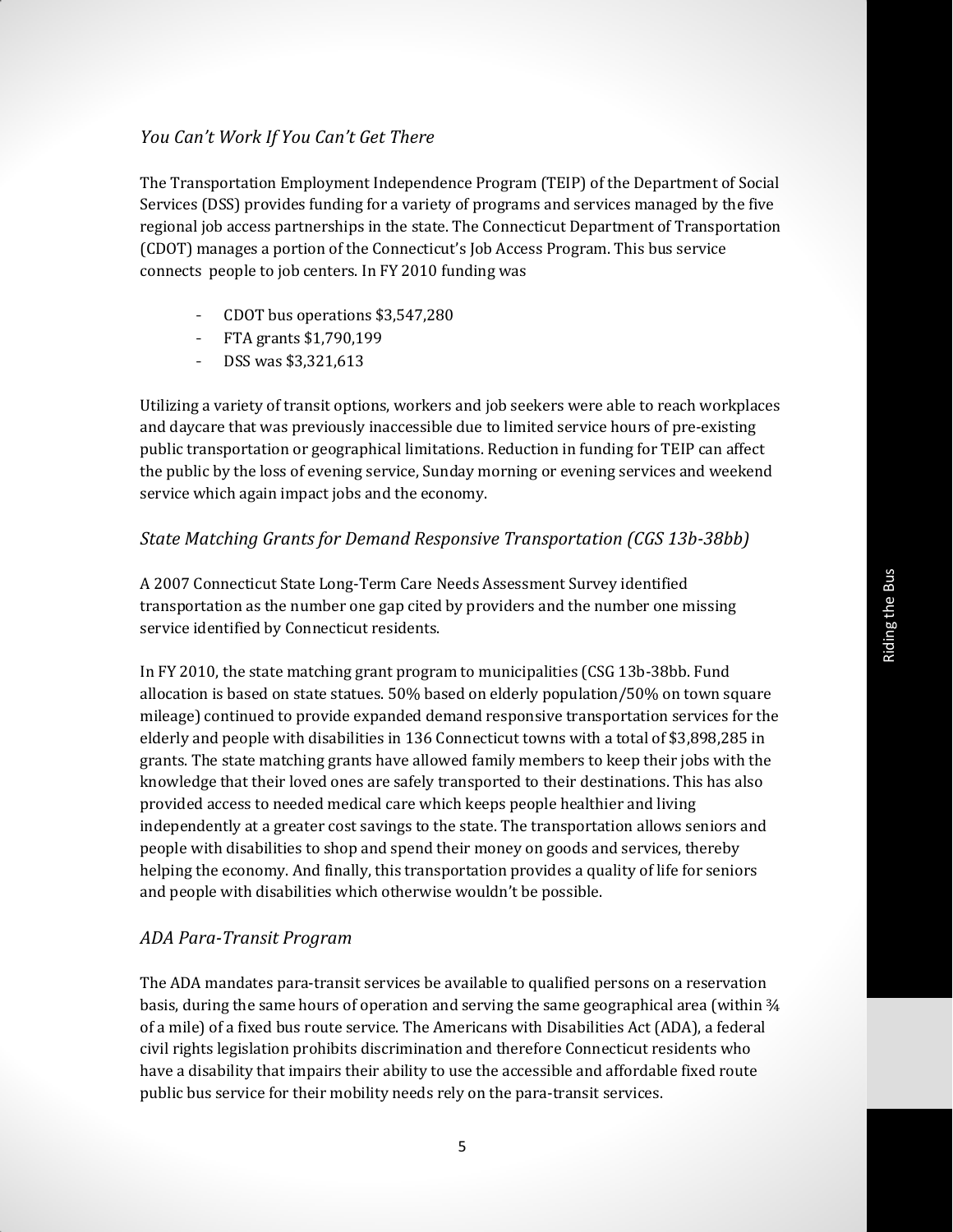The State appropriation to the ADA Para-Transit Program provides the majority of funding for the American with Disabilities Act (ADA) mandated services. In FY 2010, Connecticut residents used ADA Para-Transit services for 795,399 trips.

- Operating deficit was \$25,307,842
- CDOT share was \$24,530,068
- Local funding was \$777,735
- There was no federal contribution

CDOT funds 100% of the operational deficit of the transit districts and private carriers who provide ADA mandated services to the fixed route services of state-owned CTTRANSIT. The operation deficit for ADA mandated services to transit district-owned fixed route service is not fully funded by CDOT. Consequently in FY2010 seven transit districts (FY 2009 six transit districts utilized local funds):

- Norwalk Transit District
- Greater Bridgeport Transit Authority
- Housatonic Area Regional Transit
- Middletown Transit District
- Milford Transit District
- Windham Transit District

were required to use a total of \$777,735 in local funds to offset their deficit.

#### *Non-ADA-Dial-A-Ride*

This service provided demand responsive services to the elderly and persons with disabilities. In FY 2010, the Connecticut General Assembly appropriated \$576,361 to the Non-ADA-Dial-A-Ride budget line to fund the Connecticut Department of Transportation (CDOT) share to Greater Hartford Transit District, Greater New Haven Transit District, Middletown Transit District, Milford Transit District . The state matching grants to municipality's program CGS 13b-38bb is utilized by transit districts to provide increased demand responsive transportation service in many of the towns transit districts serve. For FY 2010 CDOT provided funds in excess of \$5 million to subsidize the Non-ADA-Dial-A-Ride Program.

#### *Smart Growth, Livable Communities and a Green Economy*

Smart growth, transit oriented design, livable communities, are just some of the terms making headlines today and public bus transportation is one of the components that provides residents with the ability to go to work, shop, access medical care, enjoy entertainment and dining in a convenient, affordable manner.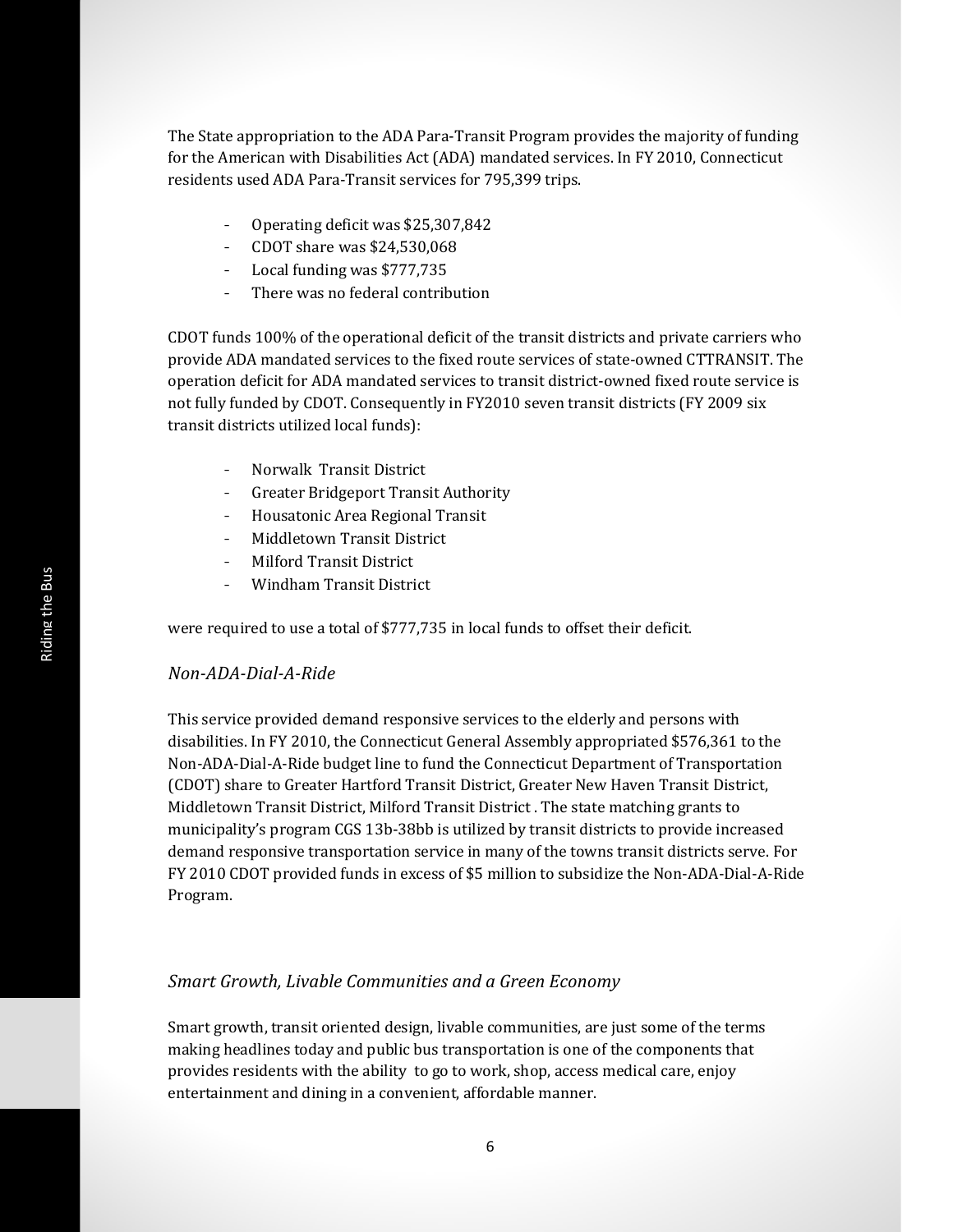*Greater New Haven Transit District (GNHTD)* received a hydrogen fuel vehicle and is in the process of developing a Hydrogen Fuel Fuelling Station. www.gnhtd.org

*Greater Bridgeport Transit* is in the process of retrofitting over 70% of their buses with a clean technology filtration system that is EPA approved. This change will reduce particle matter (90%), hydro carbons (85%) and carbon monoxide (85%). www.gogbt.com

*Greater Hartford Transit District* has a page on their website listing various options for "going green". [www.hartfordtransit.org](http://www.hartfordtransit.org/)

*CT Transit* completed the CT Transit New Haven Division's operating and maintenance center which is an environmentally friendly 285,000 square foot facility replacing a 62 year old garage. www.cttransit.com

*CT Transit* took delivery of four more next generation fuel cell buses making Hartford a leader in using fuel cell technology for their transit.

#### *Financing Connecticut's Transportation System*

The Special Transportation Fund (STF) was established in 1983 (after the Mianus River Bridge collapse on I-95) to invest in the State's transportation system (excluding Bradley Airport) and the operating costs of the Department of Transportation. These dedicated funds are generated from permits and fees; motor vehicle receipts, interest income, motor vehicle fuel tax, petroleum products tax, licenses, and DMV sales taxes; transfers from the State General Fund; and federal grants. A Transportation Strategy Board analysis of the transportation needs over the next 20 years identified a need for significant funding, \$16 billion in new capital and \$7 billion in the next decade for new capital.

The primary source of revenue for the STF is the Motors Fuel Tax which includes diesel (except for home heating purposes), gasohol, gasoline and other combustible gas or liquid. According to the Transportation Strategy Board, each cent of the gas tax generates approximately \$15million in revenue. Recent analysis indicates that while the motor fuel tax receipts have grown they remain lower than in 2005.

The revenue generated from the Motor Fuel Tax is estimated to \$489,700,000 in FY 2011. (OFA) In FY 2010, the budgeted revenue was \$494,700.00, but the realized revenue was \$503,635,414 an increase of \$1,935,414. (Office of State Comptroller)

For FY 2011 the State Transportation Fund is "expected to end the current fiscal year with a small surplus, but faces challenges in the future." <sup>4</sup> But by FY 2012 it will be in a deficit due to expenditures increasing faster than revenues according to the Office of Fiscal Analysis's FY 2010-2014 General Fund & Transportation Fund Budget Projections.

The FY 2010 estimated expenditure for the Special Transportation Fund is \$1,113,800. Debt service is projected to be 38.4% of the expenditures, while public transportation expenditures are projected at 23.1%.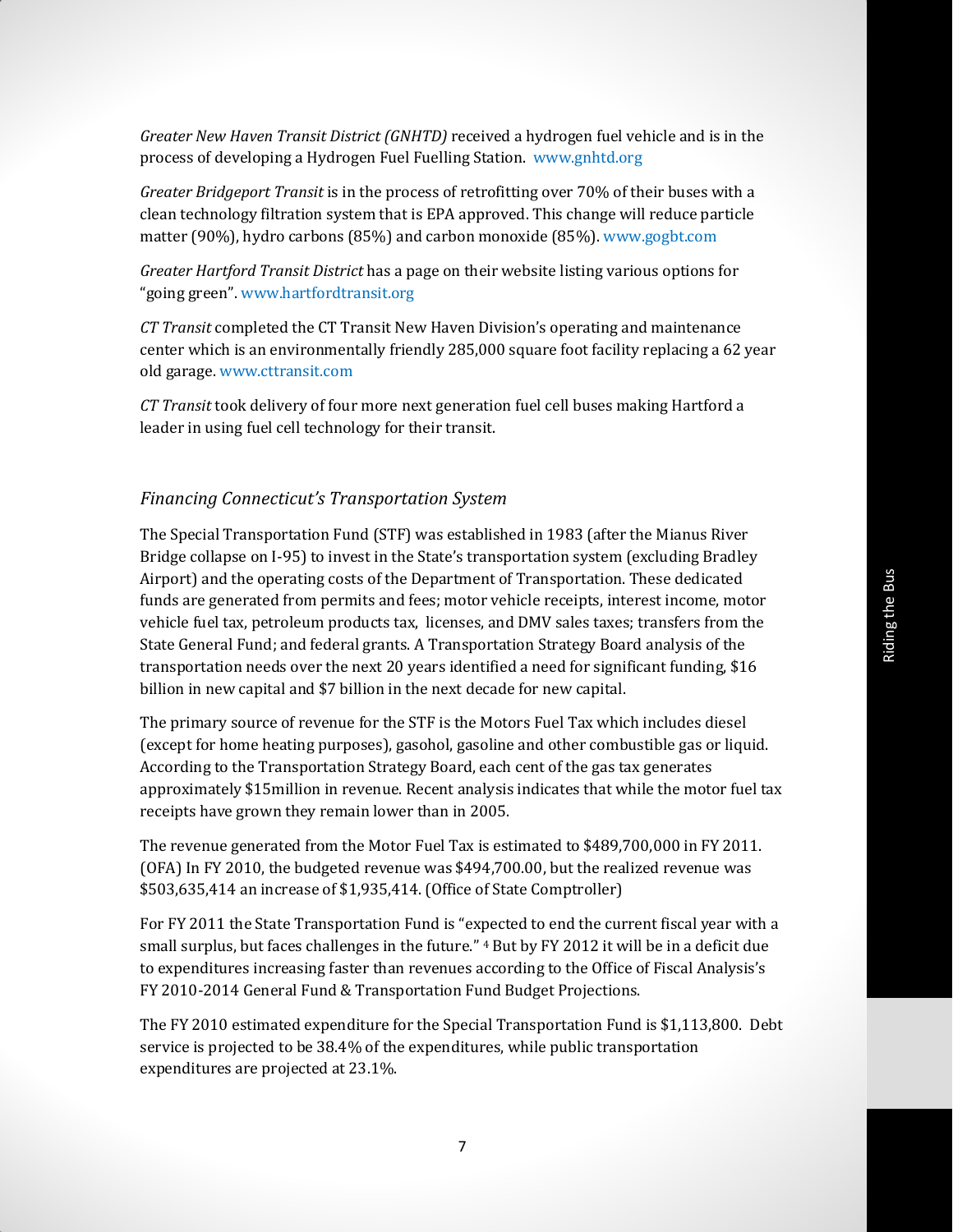The 2007 Bus Transit Needs Analysis identifies the need for new and expanded bus services which will require additional investment in operating expenses beyond those currently funded by the State Transportation Fund. An additional \$12.7 million would be needed for operating expenses and \$43.1 million for capital expenses.

#### *The Need for a 21st Century Approach to Funding Transportation Revenue*

"The combined bus and metro public transit system which connects Washington, D.C. to communities across a multicity region also has high ridership rates. The area is bike friendly, and transit-oriented development has spawned neighborhood shopping hubs around many metro stations. These factors, in additional to wide sidewalks and a compact size, contribute to the nation's capital's ranking among the top five cities for cycling and walkability."<sup>3</sup>

Governor Malloy stated "We can create a  $21<sup>st</sup>$  century transportation system" during his February 16, 2011 budget address to the General Assembly. US Transportation Secretary Ray LaHood stated "President Obama made clear in his State of the Nation address, we must win the future by investing in a modern transportation network that will enable us to outcompete the rest of the world."

Other areas of the country have made significant financial commitments for better transit services including Portland, OR; San Francisco, CA; New York, NY; and Chicago, IL. Despite these tough economic times, good public transportation is cost effective because it will ease the economic and environmental costs of congestion and provide mobility options to residents and employees.

#### *American Recovery and Reinvestment Act*

On February 17, 2009 the American Recovery and Reinvestment Act (ARRA) was signed into law in an effort to rebuild the transportation infrastructure (notice the signs on our highways), create jobs and provide an infusion of cash to jumpstart the economy following the devastating effects of the recession. ARRA funds are for capital projects only, with the exception of preventative maintenance. Projects need to be identified in the Statewide Transportation Improvement Program (STIP)/Transportation Improvement Program (TIP). The transit projects are the:

- Statewide Bus Replacement Procurement Program
- Norwalk Transit District Pulse Point safety & Security Improvements
- Windham Transit District Bus Storage Canopies
- Statewide Park and Ride Lot Improvements and the,
- Bus Engine Repowering-Greater Bridgeport Transit

The total funding is \$152,797,641. Connecticut also received \$302 million in Surface Transportation (STP) fund for shovel ready projects.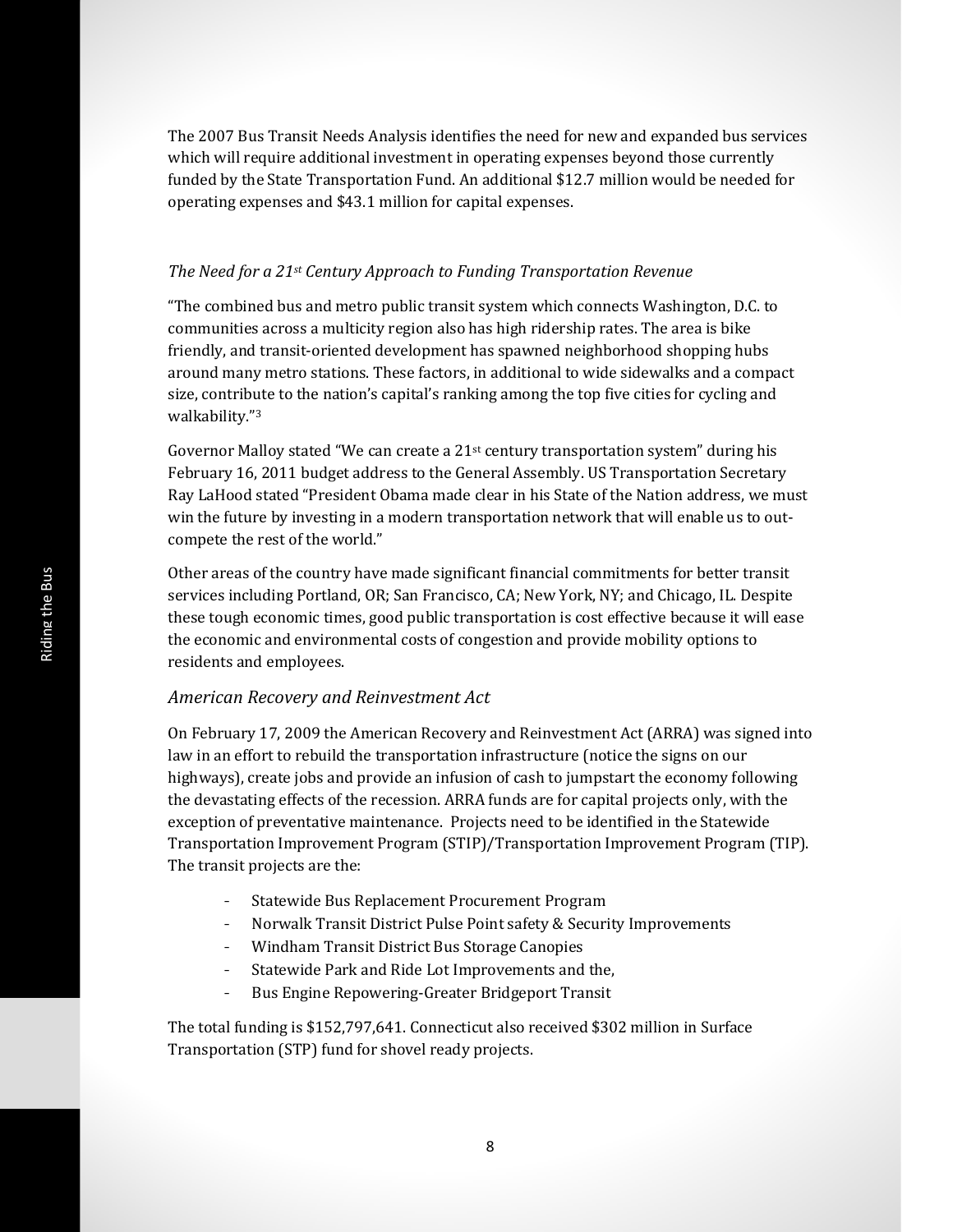## *Reauthorization of the Surface Transportation Act*

SAFETEA-LU's (*Safe, Accountable, Flexible, Efficient Transportation Equity Act: A Legacy for Users*) last bill authorization expired in September 2009 and continues to be reauthorized under short term extensions. During President Obama's Budget Speech on February 16, 2011 he outlined his plan for the public transportation programs which include for FY 2012 a \$22.4 billion request for public transportation programs. The plan also calls for a new six year FY 2012-2017 authorization bill that would increase the investment for surface transportation programs, requesting an expenditure of \$556 billion over the six years for transit, rail and highway programs. This represents a 128 % increase over SAFETEA-LU levels. (APTA).

### **The Riders**



*"I love the system, I love it. I use the bus to go to work and everything I need to do because I'm a senior and I don't have a car."*



*"We are very blessed and very grateful that there is a public transportation system because without it, what would I do because I don't drive?"*



*"I take it to work, I take it to pick up my niece at the mall, I take it shopping, and I take it to everywhere I need to go."*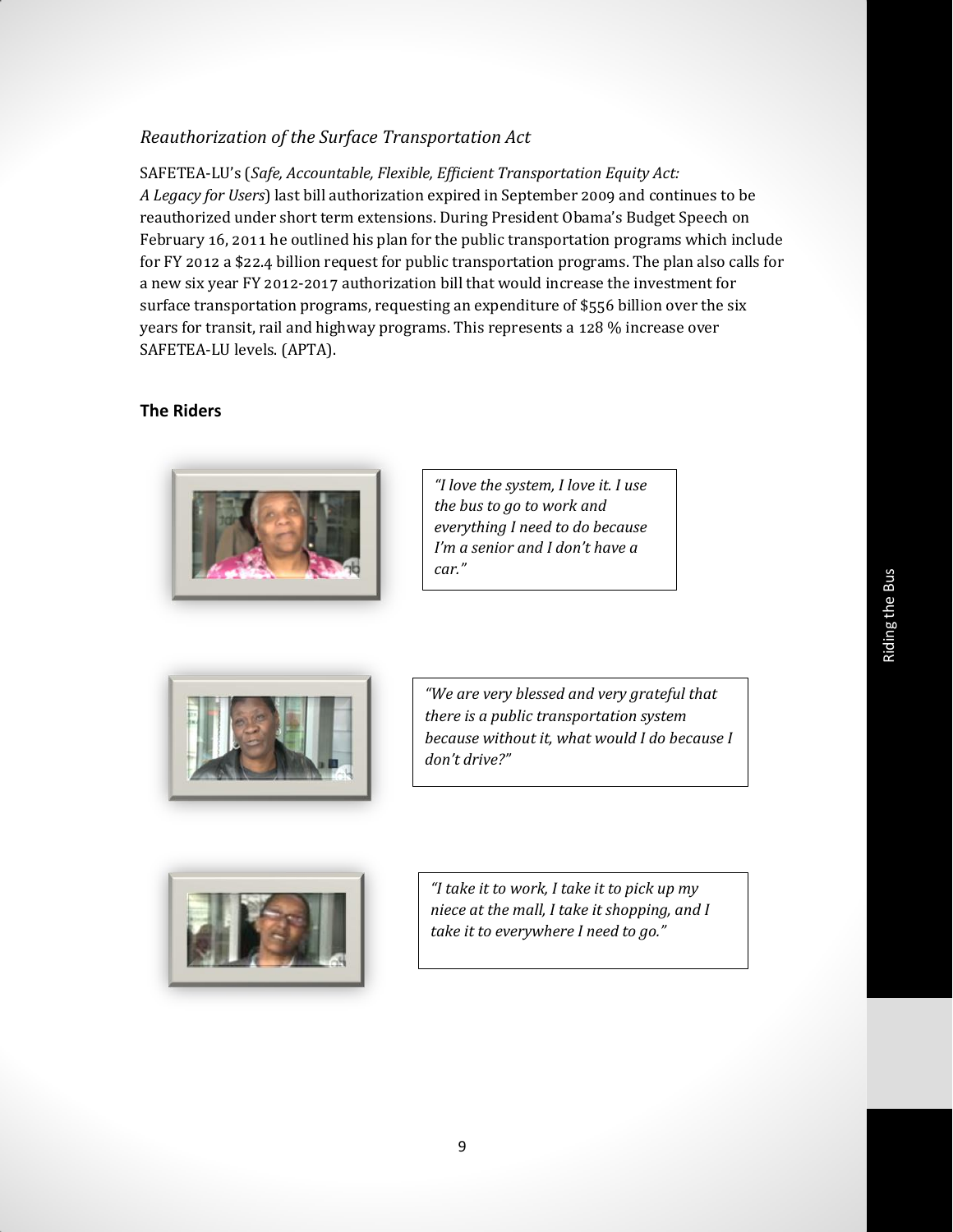

*Daniel Weddle lives in Fairfield and works at Trader Joes, also in Fairfield. He typically works a six hour shift, four days per week. He takes two buses to get to his job and has been doing so for five and a half years. When asked if he enjoys his work, Daniel responded enthusiastically, "yes! I especially enjoy the people I work with." When asked what the bus means to Daniel, he responded, "I don't drive. Without the bus there would be no way for me to get to work, so I would not be able to have a job." Daniel also expressed appreciation for the frequency of bus service on the Coastal Link, one of the routes he relies on to reach work.* 



*"I use the bus to get back and forth to work and to go shopping. I use the bus for everything!"*



*"The bus is my main transportation."*